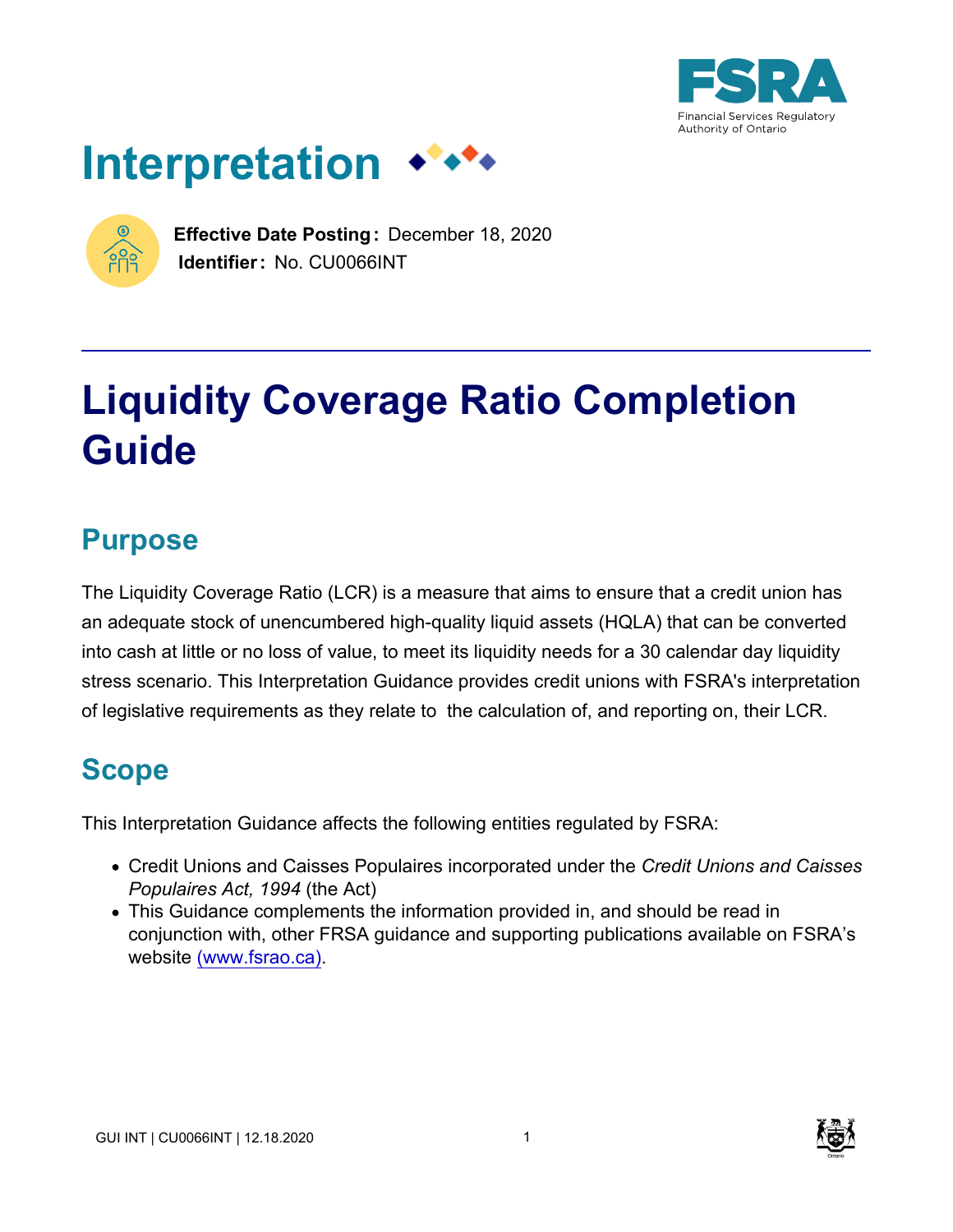# **Interpretation**

Interpretation ◆<sup>◆◆◆◆</sup>

Section 84 of the Act and sections 21 to 23 of Ontario Regulation 237/09 (the Regulation) require that credit unions maintain adequate and prudent forms of liquidity that are sufficient to meet the credit union's cash flow needs, including depositor withdrawals and all other obligations as they come due. In this Guidance, FSRA interprets these legislative requirements under the Act and Regulation.

# **Compliance expectations**

This Guidance sets out FSRA's interpretation of the requirements under the Act and associated Regulation with respect to prudent liquidity management. Non-adherence may lead to enforcement or supervisory action by FSRA, including requiring remediation and reporting, and/or issuing orders and placing the credit unions under supervision or administration.

FSRA's supervision and, if required, enforcement activities, will be carried out under the relevant provisions of the Act and its general authority under the Financial Services Regulatory Authority of Ontario Act, 2016 (FSRA Act).

# **LCR completion and reporting**

### **Introduction**

1. The LCR is a measure that aims to ensure that a credit union has an adequate stock of unencumbered HQLA that can be converted into cash at little or no loss of value, to meet its liquidity needs for a 30 calendar day liquidity stress scenario. At a minimum, the stock of unencumbered HQLA should enable the institution to survive until day 30 of the stress scenario, by which time it is assumed that appropriate corrective actions can be taken by management and supervisors. Also, given the uncertain timing of outflows and inflows, institutions are expected to be aware of any potential mismatches within the 30-day period and ensure that sufficient HQLA are available to meet any cash flow gaps throughout the period.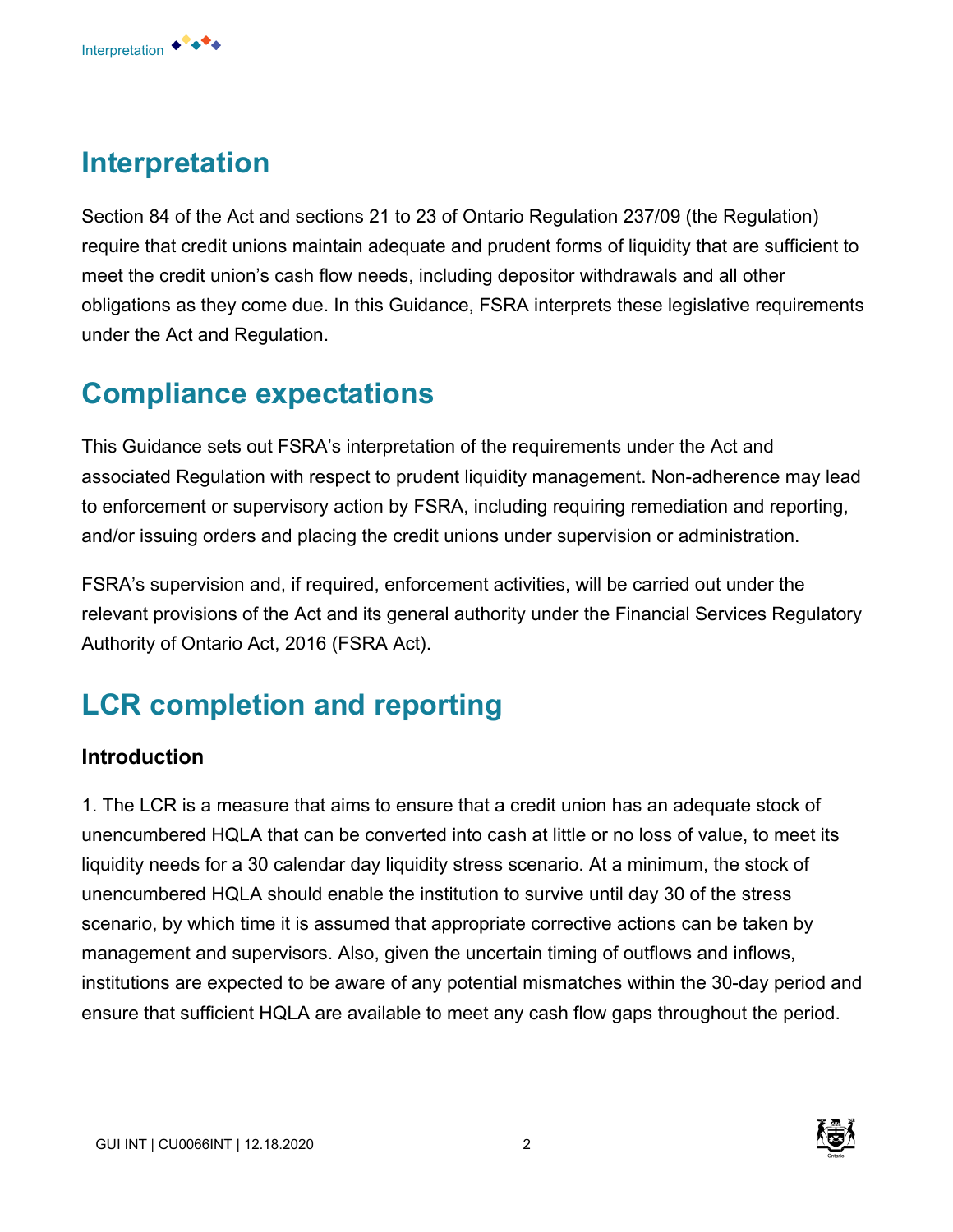# **Assumptions**

2. These assumptions are based on a stressed liquidity scenario that encompasses a combination of idiosyncratic and systemic stresses which measure the impacts of assumptions over a 30-day liquidity horizon. Stress assumptions include:

- cash flows from eligible unencumbered liquid assets;
- partial run-off of retail deposits;
- partial loss of unsecured wholesale funding and secured financing capacity; and
- unscheduled draws on committed but unused credit facilities.

# **Minimum requirements**

3. This stress test should be viewed as a minimum requirement. Credit unions are expected to conduct their own stress tests to assess the level of liquidity they should hold beyond this minimum, and construct their own scenarios that could cause difficulties for their specific business activities. Such internal stress tests should incorporate longer time horizons than 30 days.

- 4. The LCR has two components:
	- a. Value of the stock of HQLA in stressed conditions; and
	- b. Total net cash outflows, calculated according to the scenario parameters outlined below.

Net cash outflows is defined as the total expected cash outflows minus total expected cash inflows in the specified stress scenario for the subsequent 30 calendar days.

5. The value of the ratio should be no lower than 100% (i.e. the stock of HQLA should at least equal total net cash outflows) on an ongoing basis as the stock of unencumbered HQLA is intended to serve as a defense against the potential onset of liquidity stress.

# **HQLA**

6. All assets in the stock of HQLA should be unencumbered. "Unencumbered" means free of legal, regulatory, contractual or other restrictions on the ability of the credit union to liquidate, sell, transfer, or assign the asset. An asset in the stock should not be pledged (either explicitly or implicitly) to secure, collateralise or credit-enhance any transaction, nor be designated to cover operational costs (such as rents and salaries). Assets received in reverse repo and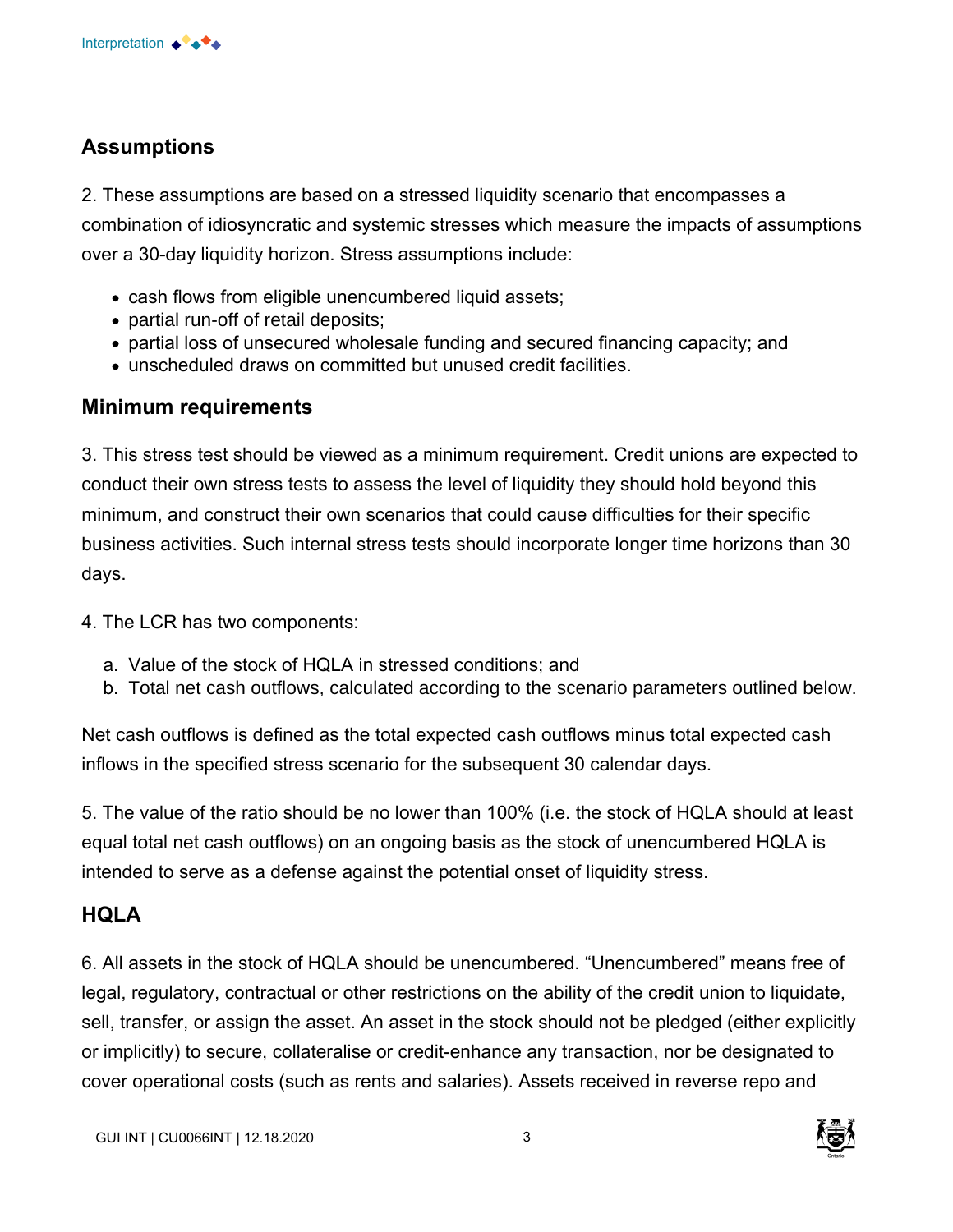securities financing transactions that are held at the institution, have not been rehypothecated, and are legally and contractually available for the institution's use can be considered as part of the stock of HQLA.

7. Credit unions should ensure that their HQLA held and/or managed by a third-party provider (i.e., asset manager, custodian, trustee) be available on demand, unencumbered, and held in a structure that is bankruptcy remote and creditor proof. For greater clarity, this means that the credit union's assets held for liquidity purposes and managed by a third-party provider must not be subject to the claims of the creditors of that third-party provider, including in the circumstances of its potential insolvency, bankruptcy or winding-up.

8. A credit union's management and board should ensure that the credit union has timely and unfettered access to its HQLA before leadership includes them in their LCR calculation.

9. There are two categories of assets that can be included in the stock of HQLA. Assets to be included in each category are those that the credit union is holding on the first day of the stress period, irrespective of their residual maturity.

# **Level 1 assets**

10. "Level 1" assets can be included without limit and include:

- Cash on hand currently held by the credit union;
- Securities issued under the NHA MBS (including holdings of NHA MBS, and CMBs and unencumbered qualifying replacement assets where (a) there is sufficient guarantee allocation room to allow for the re-designation of replacement NHA MBS as NHA MBS for sale to the market OR the guarantee fee has been paid at issuance, AND (b) the credit union has the ability to monetise the NHA MBS in a timely manner; and
- Qualifying marketable securities representing claims on or guaranteed by sovereigns, central banks, PSEs or multilateral development banks assigned a 0% risk-weight under the Basel II including any debt instrument that can be readily converted into cash through repo or cash markets.

# **Level 2 assets**

11. Level 2 assets are limited to a 40% cap of total HQLA after applicable haircuts.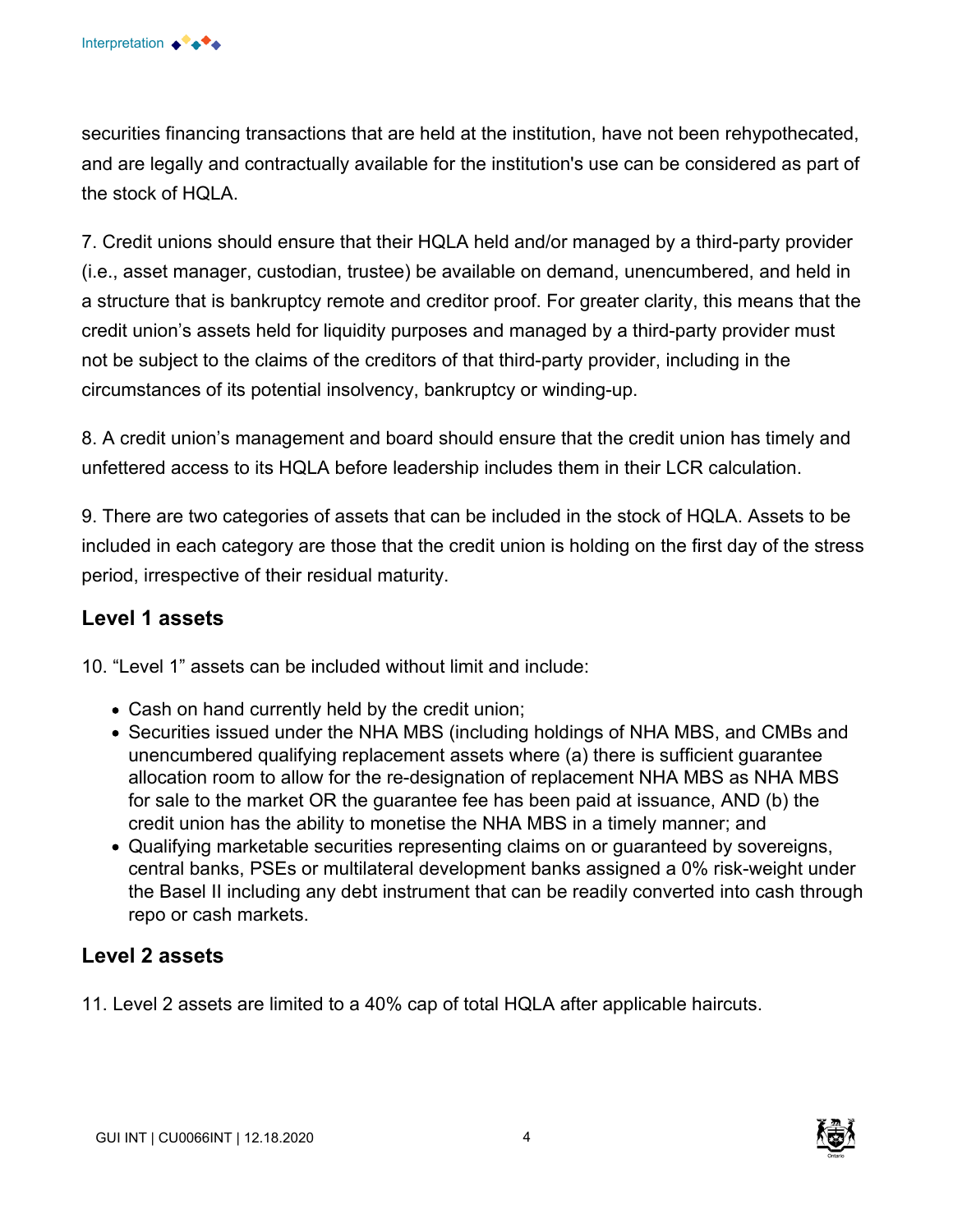

# **Level 2A assets**

12. A 15% haircut is applied to the current market value of each Level 2A asset which includes:

- Qualifying marketable securities representing claims on or guaranteed by sovereigns, central banks, PSEs or multilateral development banks assigned a 20% risk-weight under the Basel II; and
- Qualifying corporate debt securities (including commercial paper) and covered bonds that have a long-term credit rating from a recognised external credit assessment institution (ECAI) of at least AA-.

# **Level 2B assets**

- 13. Level 2B assets are also limited to a 15% cap of total HQLA after applicable haircuts.
- 14. Level 2 B assets include:
	- 25% haircut Residential mortgage backed securities (RMBS);
	- 50% haircut Qualifying corporate debt securities (including commercial paper) and covered bonds that have a long-term credit rating from a recognised external credit assessment institution (ECAI) between A+ and BBB-; and
	- 50% haircut Qualifying corporate (non-financial) common equity shares.

### **Cash outflows**

15. Total expected cash outflows are calculated by multiplying the outstanding balances of various categories or types of liabilities and off-balance sheet commitments by the rates at which they are expected to run off or be drawn down. Where amounts cannot be readily determined for any specific category, credit unions must report amounts using the more conservative (higher run offs) category under each funding source. Credit unions may report monthly amounts by applying percentage factors based on the most up to date financial year end balances for each category as applicable.

### **Retail deposits (personal and small business)**

16. "Small business customers" are defined in line with the definition of loans extended to small businesses in paragraph 231 of the Basel II framework that are managed as retail exposures and are generally considered as having similar liquidity risk characteristics to retail

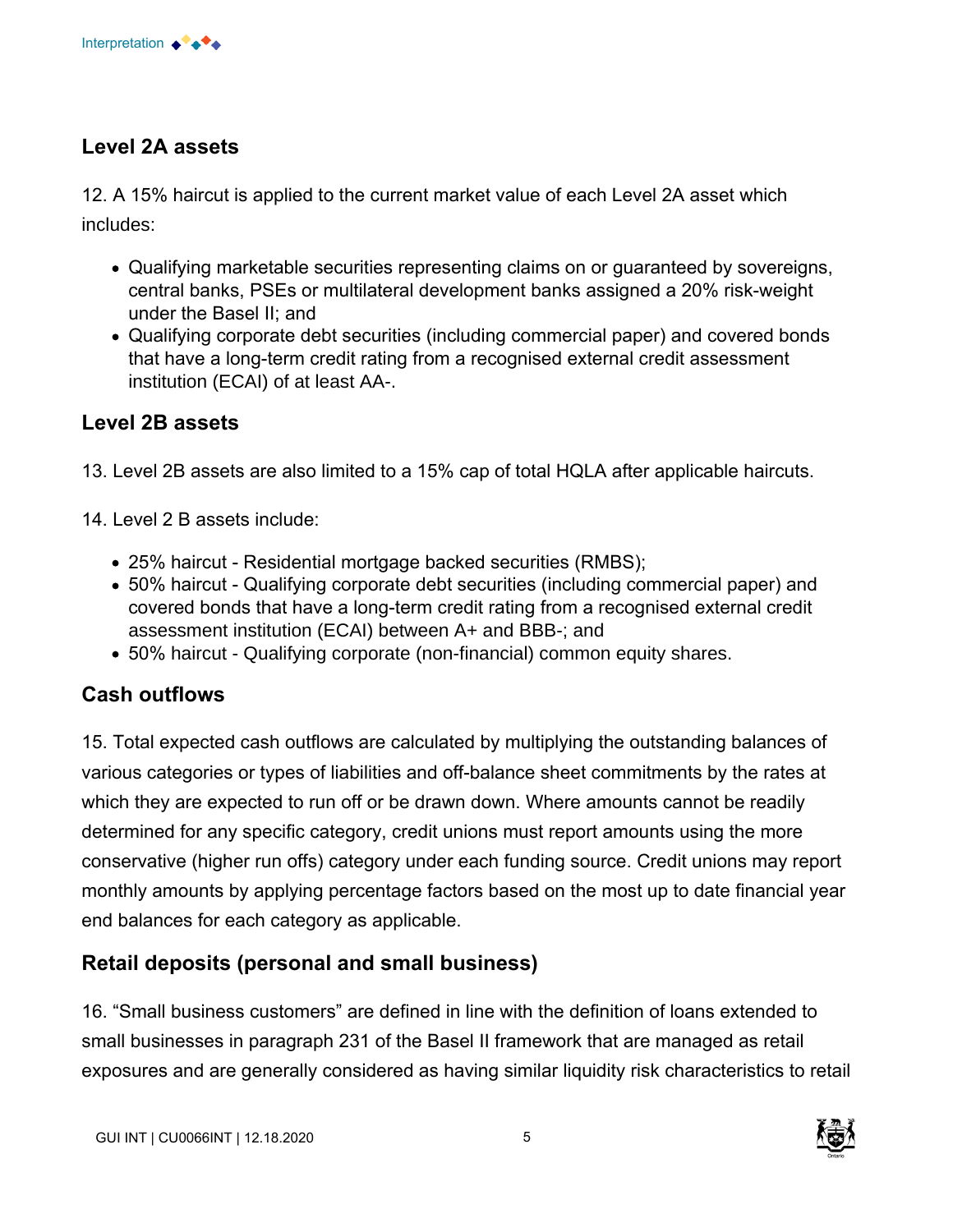

accounts provided the total aggregated funding raised from one small business customer is less than CAD \$1.5 million (on a consolidated basis where applicable).

### **Stable deposits**

17. Term Deposits with a residual maturity greater than 30 days – 0% run off

Total retail, insured and uninsured, term deposits with a residual maturity or withdrawal notice period greater than 30 days where the depositor has no legal right to withdraw deposits within 30 days, or where early withdrawal results in a significant penalty that is materially greater than the loss of interest. If the Credit Union allows depositors to withdraw such deposits without applying the corresponding penalty, or despite a clause stating the depositor has no legal right to withdraw, the entire category of these funds would have to be treated as demand deposits.

18. Insured deposits with established relationship or in transactional accounts – 3% run off

Examples of established relationships include members that also have a loan, line of credit or investments with the credit union. Examples of transactional accounts include accounts where there are automatic regular deposits of salary, pensions or other sources of income. Where a credit union is not readily able to identify which retail deposits would qualify as stable deposits under paragraph 16, it should report the full amount under paragraph 17. Where a credit union in not readily able to identify which retail deposits would qualify as insured deposits under paragraph 17 it should report the full amount under paragraph 18 as appropriate**.** 

19. Other insured deposits – 5% run off

This includes other insured deposits that are not included in any other category.

### **Less stable deposits**

20. Less stable deposits – 10% run off These deposits include; Uninsured demand and term deposits, brokered deposits, large deposits, foreign currency deposits and other deposits (e.g. trust accounts, internet accounts etc.) not already identified. Brokered deposits are deposits sourced from unaffiliated third-parties or acquired through deposit agents.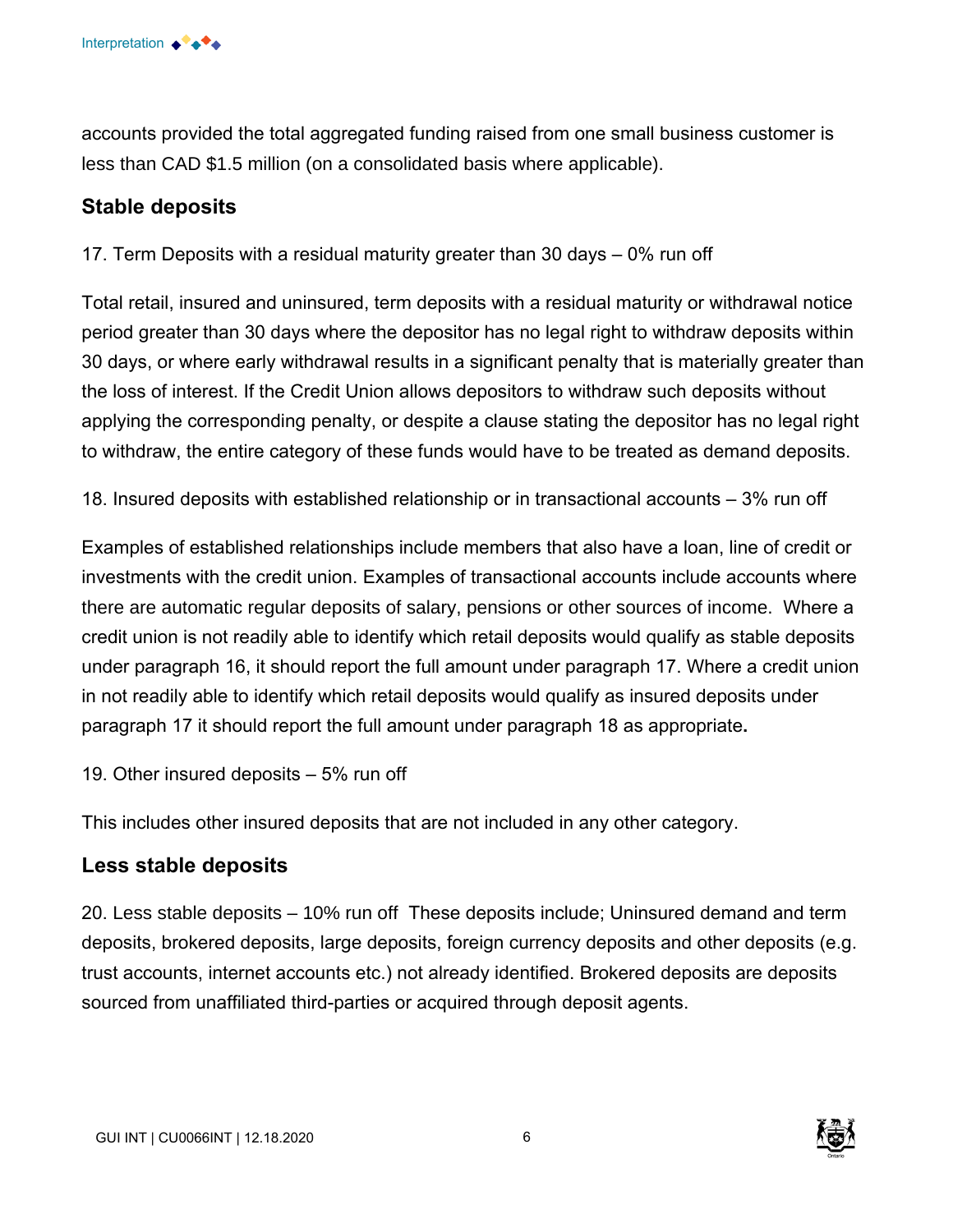# **Unsecured wholesale funding**

21. For the purposes of the LCR, "unsecured wholesale funding" is defined as those liabilities and general obligations that are raised from non-natural persons (i.e. legal entities, including sole proprietorships and partnerships) and are **not** collateralised by legal rights to specifically designated assets owned by the borrowing institution in the case of bankruptcy, insolvency, liquidation or resolution. Obligations related to derivative contracts are explicitly excluded from this definition.

22. The wholesale funding included in the LCR is defined as all funding that is callable within the LCR's horizon of 30 days or that has its earliest possible contractual maturity date situated within this horizon (such as maturing term deposits and unsecured debt securities) as well as funding with an undetermined maturity. This should include all funding with options that are exercisable at the investor's discretion within the 30-calendar day horizon.

# **Operational deposits**

23. Certain activities lead to financial and non-financial customers needing to place, or leave, deposits with a credit union in order to facilitate their access and ability to use payment and settlement systems and otherwise make payments.

24. Qualifying activities in this context refer to clearing, custody or cash management activities where (a) the customer is reliant on the credit union to perform these services as an independent third-party intermediary in order to fulfill its normal banking activities over the next 30 days, and (b) these services must be provided under a legally binding agreement to institutional customers.

25. Qualifying operational deposits generated by such an activity are ones where (a) the deposits are by-products of the underlying services provided by the credit union and not sought out in the wholesale market in the sole interest of offering interest income, and (b) the deposits are held in specifically designated accounts and priced without giving an economic incentive to the customer (not limited to paying market interest rates) to leave any excess funds on these accounts.

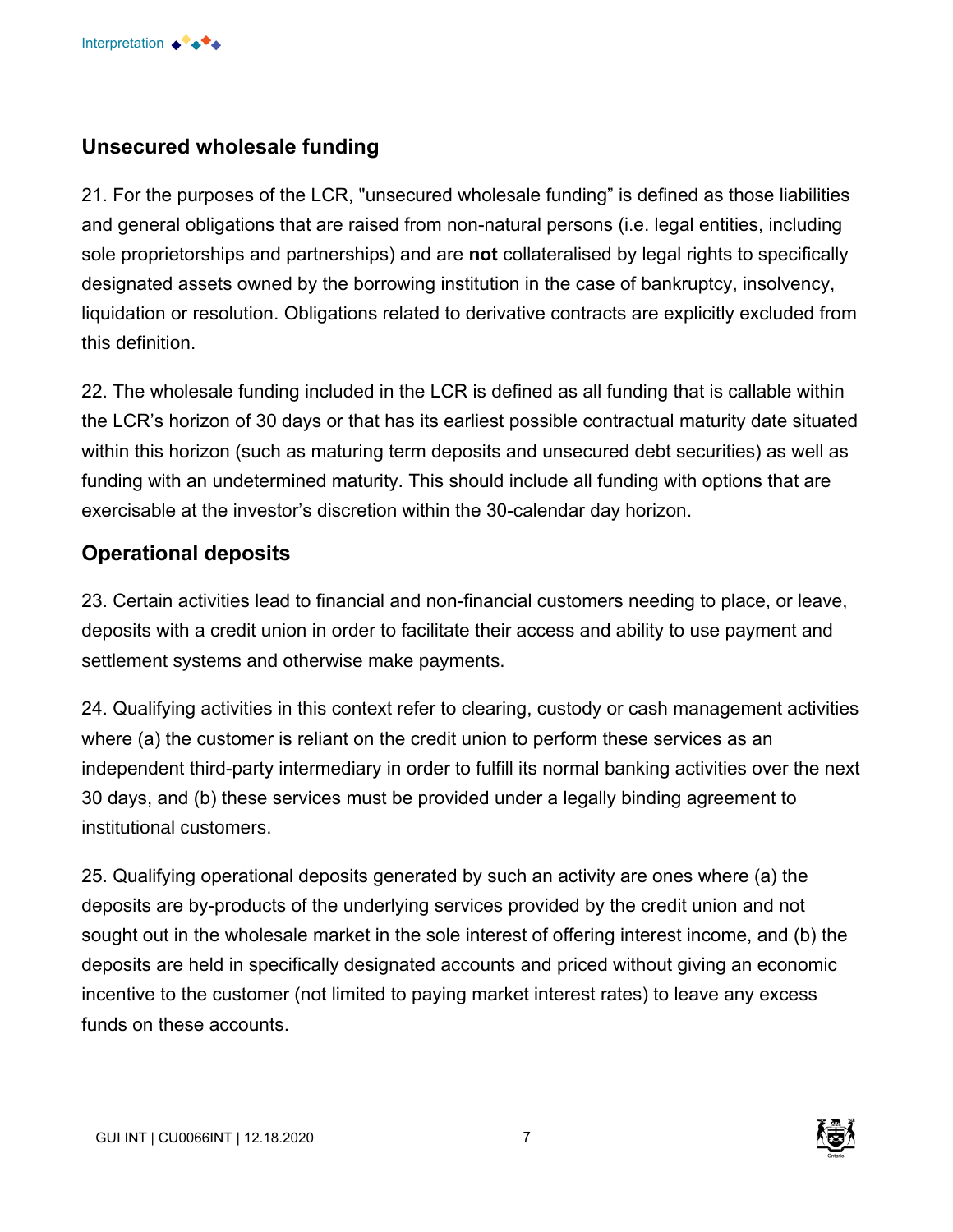

*Operational Deposits (Insured)* 

26. Insured operational deposits – 5% run off

*Operational Deposits (Uninsured)* 

27. Uninsured operational deposits - 25% run off

# **Non-operational deposits**

28. This category comprises all deposits and other extensions of unsecured funding from **non-financial** corporate customers and sovereign, central bank, multilateral development bank, and PSE customers that are not specifically held for operational purposes.

*Non-Financial Institution - Non-Operational (Insured)* 

29. Insured non-operational deposits – 20% run off

*Non-Financial Institution – Non-Operational (Uninsured)* 

30. Uninsured non-operational deposits – 40% run off

*Other non-operational deposits – 100% run off* 

31. All other non-operational deposits and other funding from banks, other financial institutions and other legal entities (includes borrowings from Central 1, a league or other financial institution that are not secured by specific assets).

# **Secured wholesale funding**

32. This includes liabilities or general obligations that are collateralised by legal rights to specifically designated assets owned by the Credit Union and repo transactions<sup>1</sup> that mature within 30 days.

33. Secured Funding and repo transactions with a domestic central bank or central credit union or league counterparty or backed by level 1 assets which would otherwise have been reported in the institution's eligible HQLA receive a 0% run off factor. This includes NHA MBS pledged

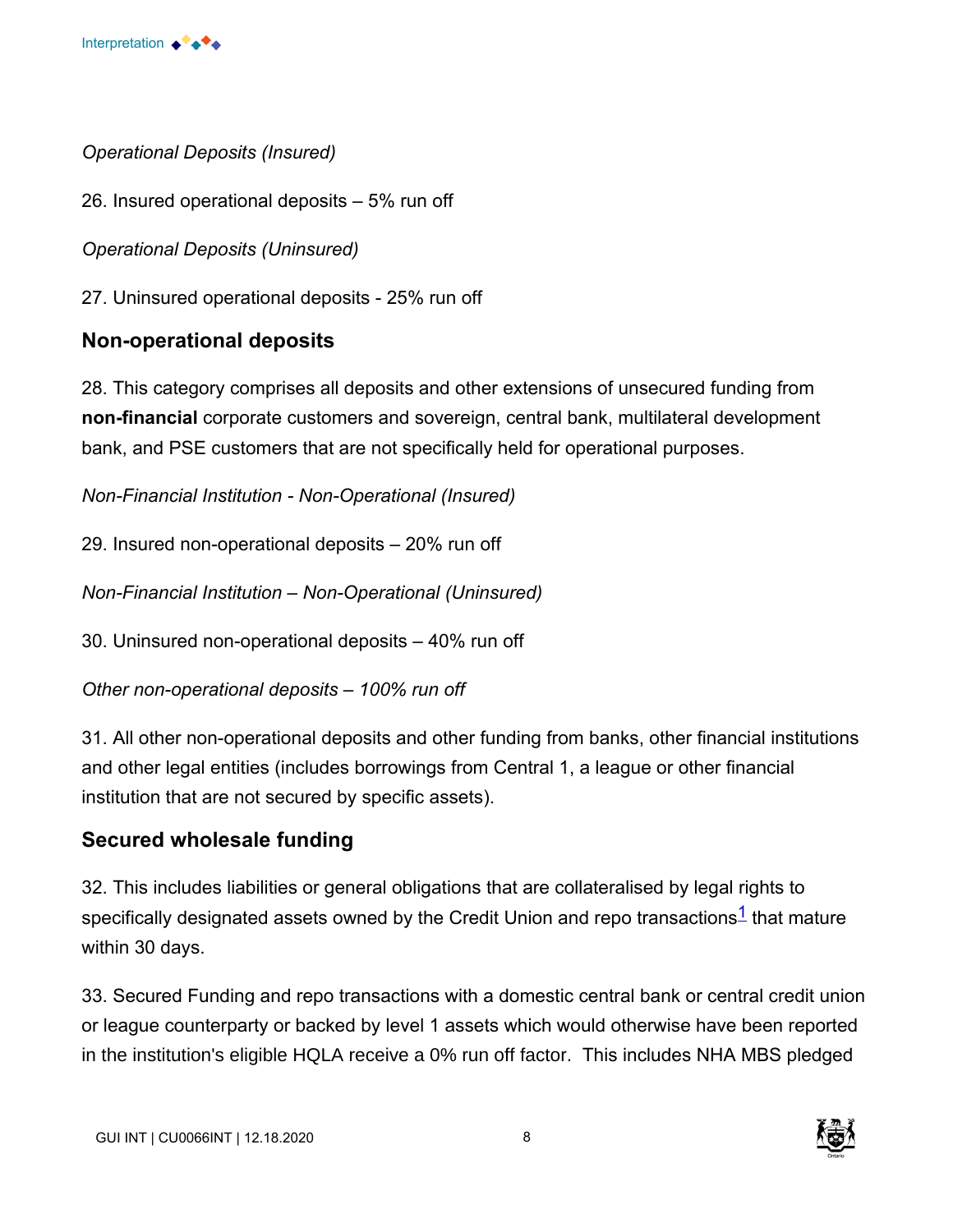as part of a secured funding transaction and NHA MBS sold under the CMB program, including replacement NHA MBS intended as reinvestment assets for CMB issuances prior to July 1, 2016.

34. All other secured funding and repo transactions receive outflows in accordance with the following schedule.

| <b>Categories for outstanding maturing</b><br>secured funding transactions                                                                                                                                                                              | <b>Cash outflows</b> |
|---------------------------------------------------------------------------------------------------------------------------------------------------------------------------------------------------------------------------------------------------------|----------------------|
| Backed by Level 2A assets                                                                                                                                                                                                                               | 15%                  |
| Secured funding transactions with domestic<br>sovereign, PSEs or multilateral development<br>banks that are not backed by Level 1 or 2A<br>assets. PSEs that receive this treatment are<br>limited to those that have a risk weight of<br>20% or lower. | 25%                  |
| Backed by RMBS eligible for inclusion in<br>Level 2B                                                                                                                                                                                                    | 25%                  |
| Backed by other Level 2B assets                                                                                                                                                                                                                         | 50%                  |



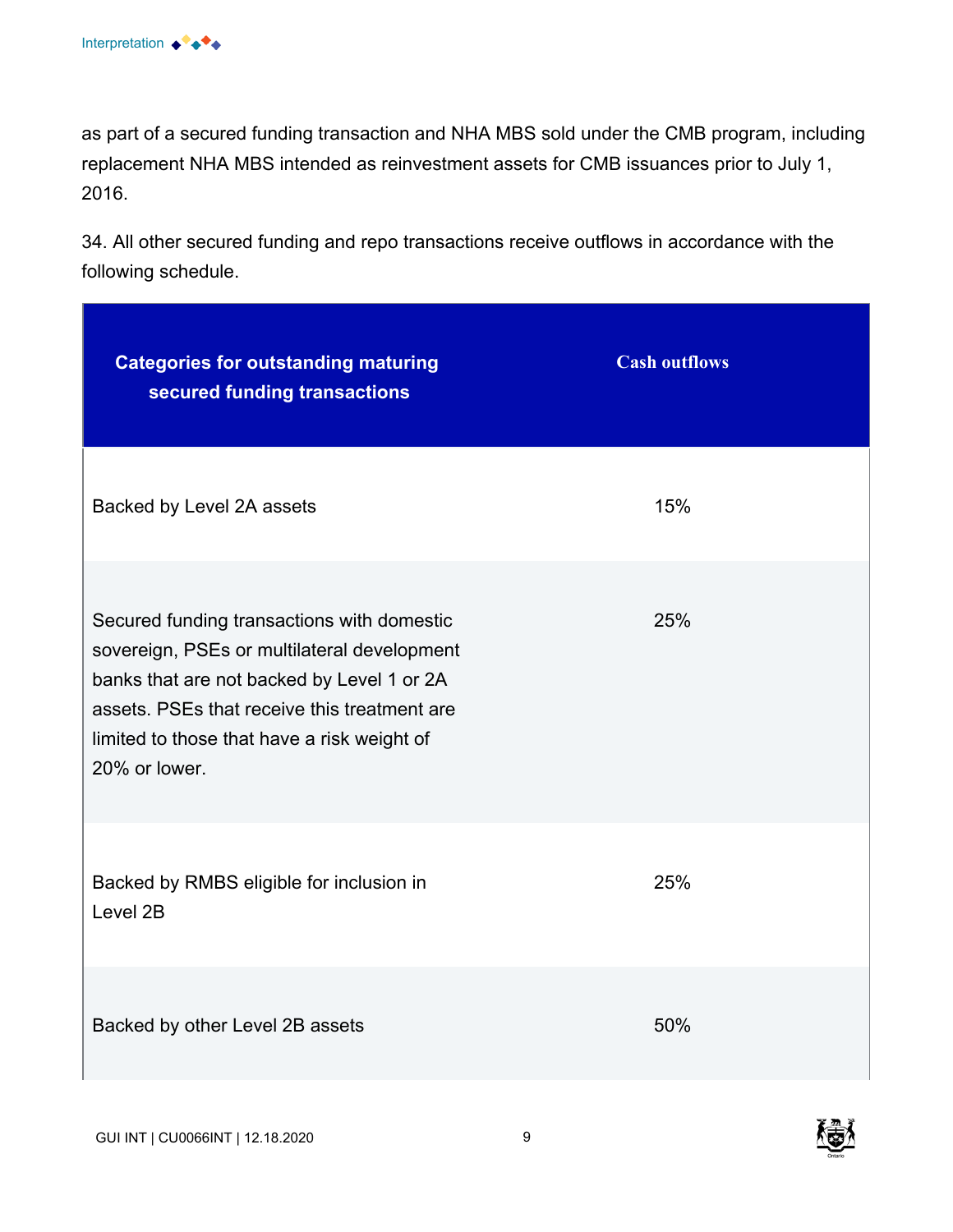

| <b>Categories for outstanding maturing</b><br>secured funding transactions | <b>Cash outflows</b> |
|----------------------------------------------------------------------------|----------------------|
| Other                                                                      | 100%                 |

35. All other secured funding transactions include borrowings from Central 1, a league or other financial institution that are secured by specific assets.

# **Other outflows**

#### 36. Derivatives – 5% run off

All derivative-related cash outflows should be included at the expected contractual payment dates in accordance with their existing valuation methodologies. Cash flows may be calculated on a net basis (i.e., inflows can offset outflows) by counterparty, only where a valid master netting agreement exists. Options should be assumed to be exercised when they are 'in the money' to the option buyer. Credit unions should not double count liquidity inflows or outflows.

Where derivative payments are collateralized by eligible liquid assets, outflows should be calculated net of any corresponding inflows that would result from contractual obligations for collateral to be provided to the credit union; this is conditioned on the credit union being legally entitled and operationally capable to re-use the collateral in new cash raising transactions once the collateral is received.

#### 37. Guarantees and Letters of Credit – 5% run-off

Trade finance instruments consist of trade-related obligations directly underpinned by the movement of goods or the provision of services. Amounts to be reported include items such as outstanding documentary trade letters of credit, documentary and clean collection, import bills, and export bills; and outstanding guarantees directly related to trade finance obligations, such as shipping guarantees. Lending commitments, such as direct import or export financing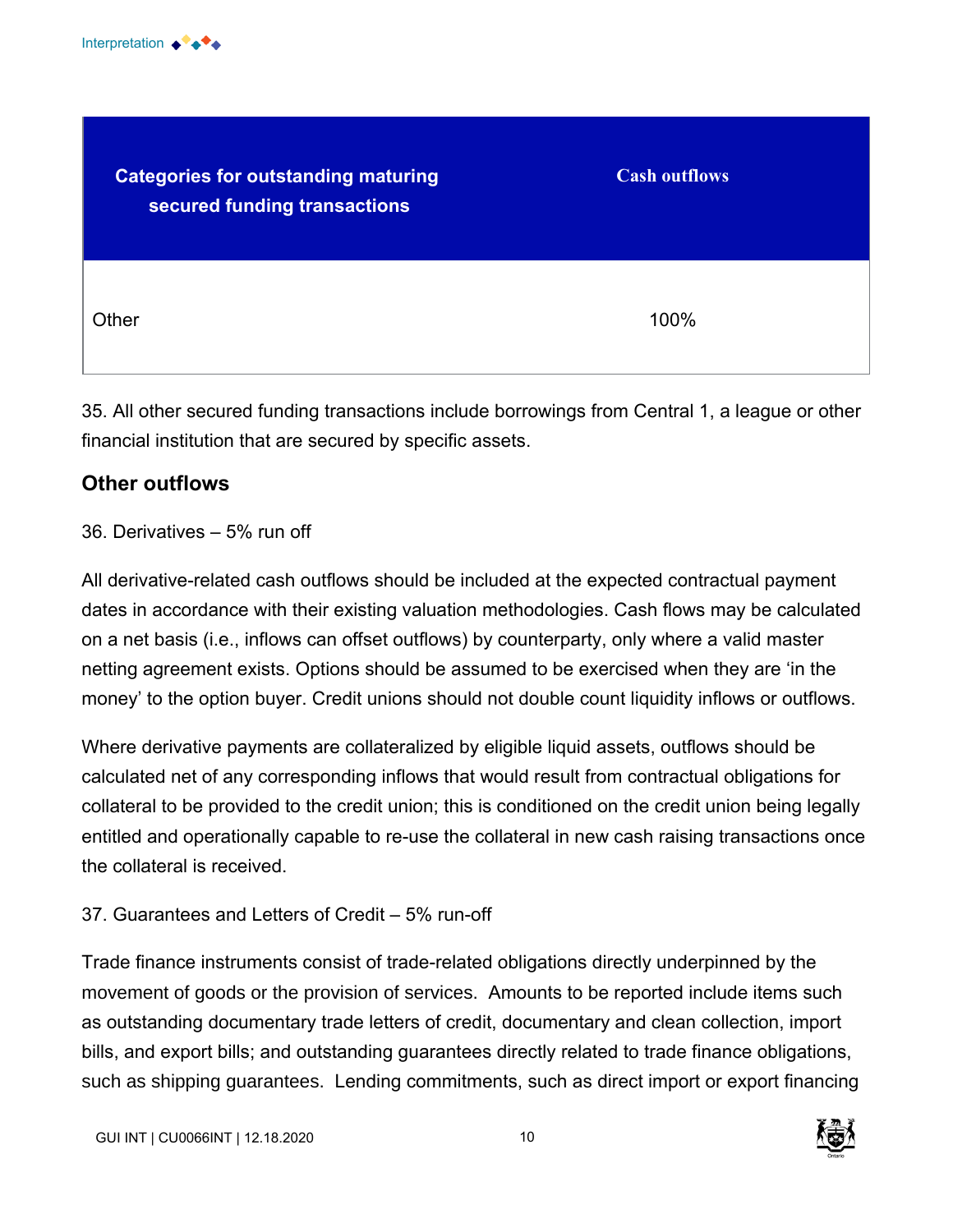for non-financial corporate firms, should not be reported here, and rather reported as committed facilities.

38. Committed Lines of Credit: Retail and Small Business (Undrawn) – 5% run off

Report balances of undrawn committed credit and liquidity facilities extended by the Credit Union to natural persons (retail) and small business customers.

39. Committed Lines of Credit: Commercial/Corporate (Undrawn) – 10% run off

Balances of undrawn committed credit facilities extended by the Credit Union to non-financial institutions corporations (excluding small business customers). The amount reported should also include any 'additional capacity' of liquidity facilities provided to non-financial corporates.

40. Uncommitted Lines of Credit: Retail and Small Business (Undrawn) – 2% run off

Balances of undrawn credit and liquidity facilities provided to retail and small business customers where the Credit Union has the right to unconditionally revoke the undrawn portion of these facilities.

41. Uncommitted Lines of Credit: Commercial/Corporate (Undrawn) – 5% run off

Balances of undrawn credit and liquidity facilities provided to other customers where the Credit Union has the right to unconditionally revoke the undrawn portion of these facilities.

# **Cash inflows**

42. Total expected cash inflows are calculated by multiplying the outstanding balances of various categories of contractual receivables by the rates at which they are expected to flow in under the scenario up to an aggregate cap of 75% of total expected cash outflows.

### **Maturing reverse repurchase or securities borrowing transactions**

43. Due to the high-quality of Level 1 assets, credit unions should assume that maturing reverse repurchase or securities borrowing agreements secured by Level 1 assets will be rolled-over and will not give rise to any cash inflows. (0%) Credit unions are assumed **not** to roll-over maturing reverse repurchase or securities borrowing agreements secured by non-

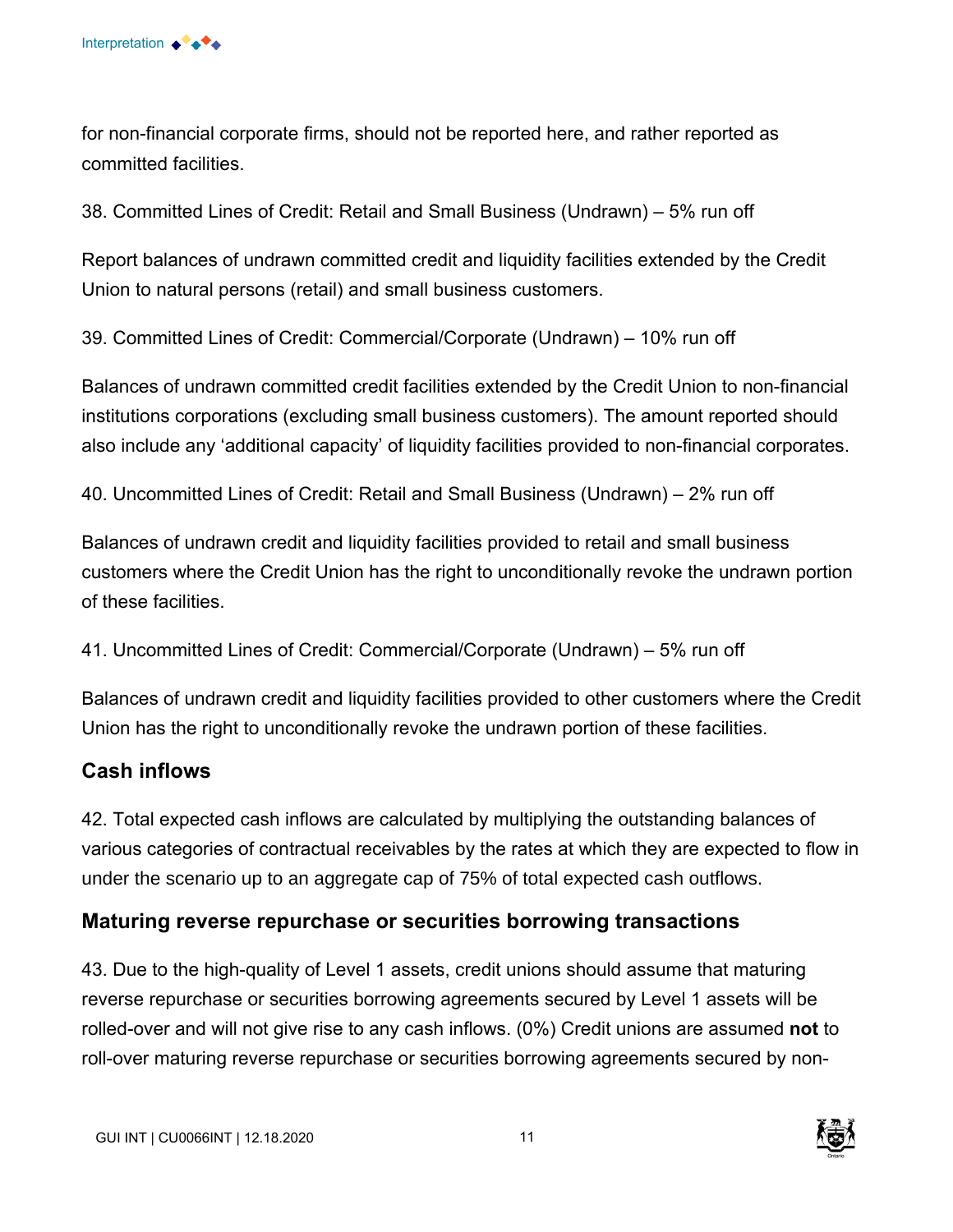HQLA assets, and can assume to receive cash inflows of 100% related to those agreements.

44. Cash inflows will be assigned to all other maturing transactions secured be Level 2 assets in accordance with the following schedule.

| <b>Categories for outstanding maturing</b><br>secured funding transactions                                                                                                                                                                              | <b>Cash inflow</b> |
|---------------------------------------------------------------------------------------------------------------------------------------------------------------------------------------------------------------------------------------------------------|--------------------|
| Backed by Level 2A assets                                                                                                                                                                                                                               | 15%                |
| Secured funding transactions with domestic<br>sovereign, PSEs or multilateral development<br>banks that are not backed by Level 1 or 2A<br>assets. PSEs that receive this treatment are<br>limited to those that have a risk weight of<br>20% or lower. | 25%                |
| Backed by RMBS eligible for inclusion in<br>Level 2B                                                                                                                                                                                                    | 25%                |
| Backed by other Level 2B assets                                                                                                                                                                                                                         | 50%                |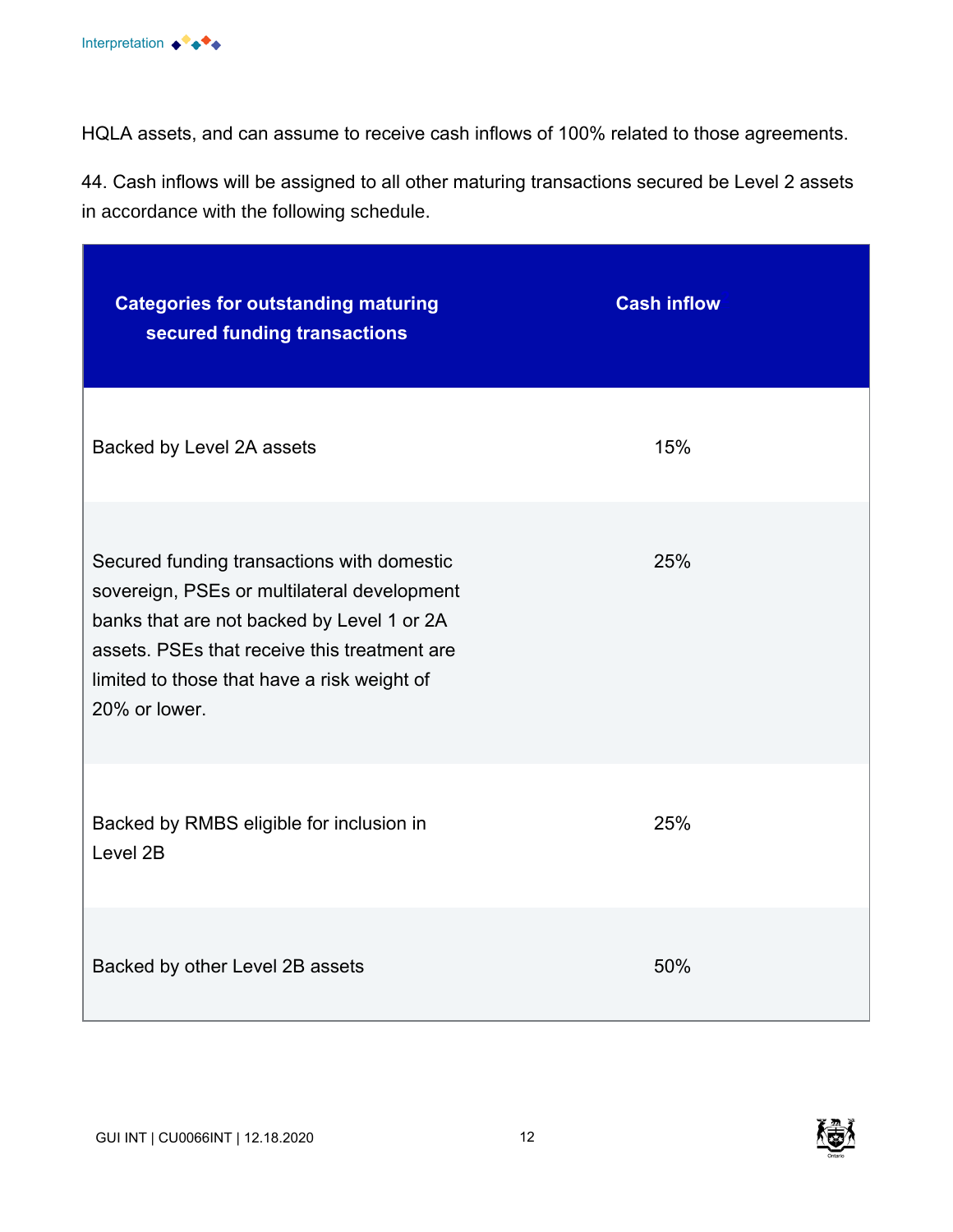# **Loans**

45. Credit unions should only include inflows from fully performing loans. Non-performing loans are those that are greater than 90 days delinquent. Further, inflows should only be taken at the latest possible date, based on the contractual rights available to counterparties.

46. Inflows from loans that have no specific maturity should not be included; therefore, no assumptions should be applied as to when maturity of such loans would occur. An exception to this would be minimum payments of principal, fee or interest associated with an open maturity loan, provided that such payments are contractually due within 30 days.

# *Retail, Small Businesses and Non-Financial Corporate*

47. Credit unions are assumed to receive all payments (including interest payments and instalments) from retail, small business and non-financial corporate members that are fully performing and contractually due within a 30-day horizon.

Only **contractual payments** due should be reported (e.g. required minimum payments of principal, fee or interest) and not total loan balances of undefined or open maturity. At the same time, however, credit unions are assumed to continue to extend loans at a rate of 50% of contractual inflows. This results in a net inflow rate of 50% of the contractual amount.

# *Financial Institutions*

48. Credit unions are assumed to receive all payments (including interest payments and installments) from financial institutions that are fully performing and contractually due within the 30-day horizon and are assumed to discontinue to extend loans. This results in an inflow rate of 100% of the contractual amount.

# **Maturing securities**

49. Contractual inflows from securities, including certificates of deposit, maturing ? 30 days that are not already included in any other classification code, provided that they are fully performing (no default expected). Inflows from securities maturing within 30 days not included in the stock of HQLA 1 should receive 100% inflow.

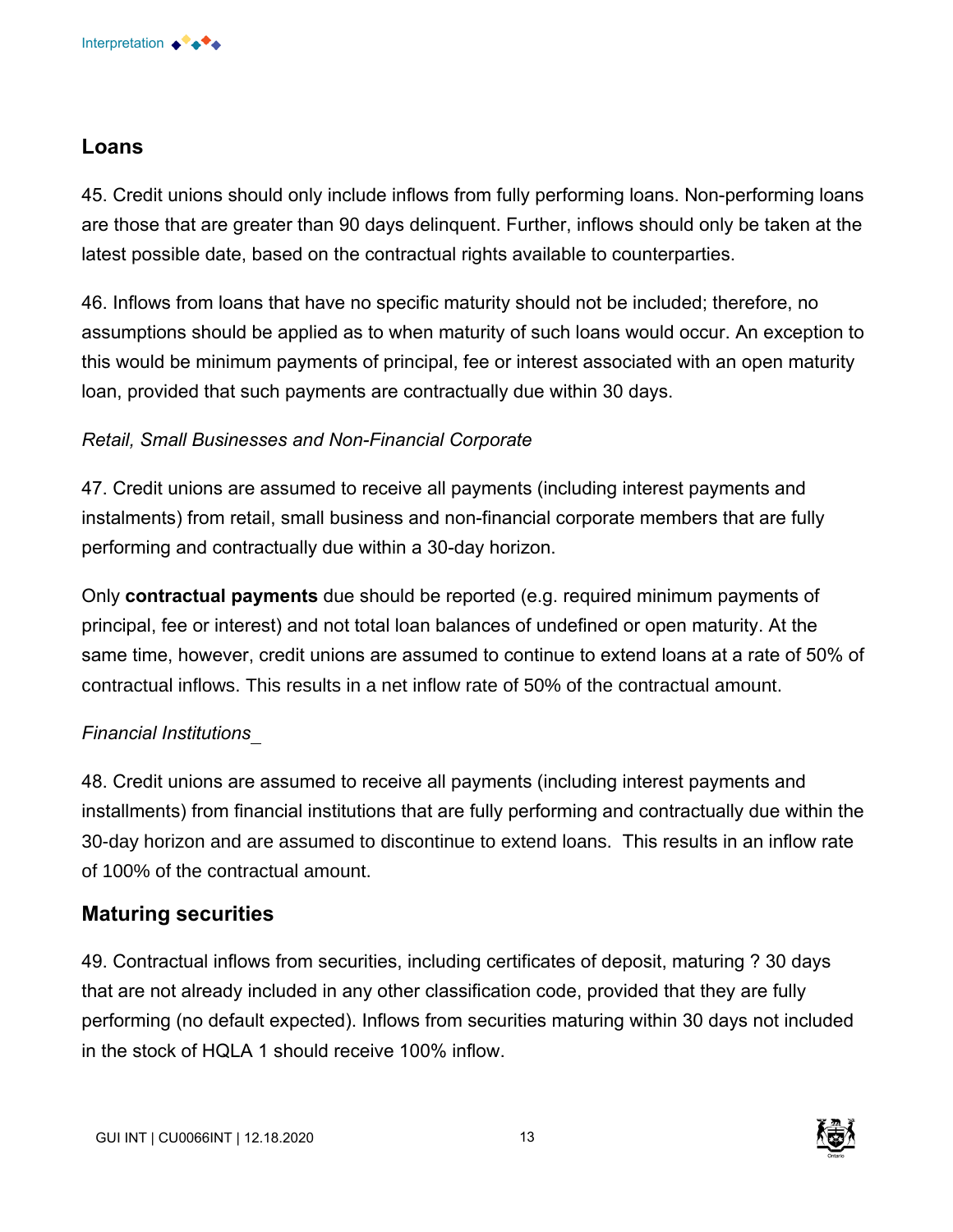

50. Level 1 and Level 2 securities maturing within 30 days should be included in the stock of HQLA, provided that they meet all related operational and definitional requirements.

# **Deposits at other financial institutions**

51. Deposits held at other financial institutions for operational purposes are assumed to stay at those institutions, and no inflows can be counted for these funds. All other deposits that are or become available within the 30 days LCR time horizon receive 100% inflow. Includes deposits held at Central 1 or a League.

# **Derivatives**

52. All derivative-related cash outflows should be included at the expected contractual payment dates in accordance with their existing valuation methodologies. Cash flows may be calculated on a net basis (i.e., inflows can offset outflows) by counterparty, only where a valid master netting agreement exists. Options should be assumed to be exercised when they are 'in the money' to the option buyer. Credit unions should not double count liquidity inflows or outflows. Where derivative payments are collateralized by eligible liquid assets, outflows should be calculated net of any corresponding inflows that would result from contractual obligations for collateral to be provided to the credit union; this is conditioned on the credit union being legally entitled and operationally capable to re-use the collateral in new cash raising transactions once the collateral is received. The sum of all net cash inflows should receive a 100% inflow.

### **Committed LOC with central, league or other financial institution**

53. Committed LOC with Central 1 Credit union, League or other financial institution that is available within 30 days receive a 100% inflow.

# **Effective date and future review**

This Interpretation Guidance became effective on January 1, 2021 and will be reviewed no later than January 1, 2024

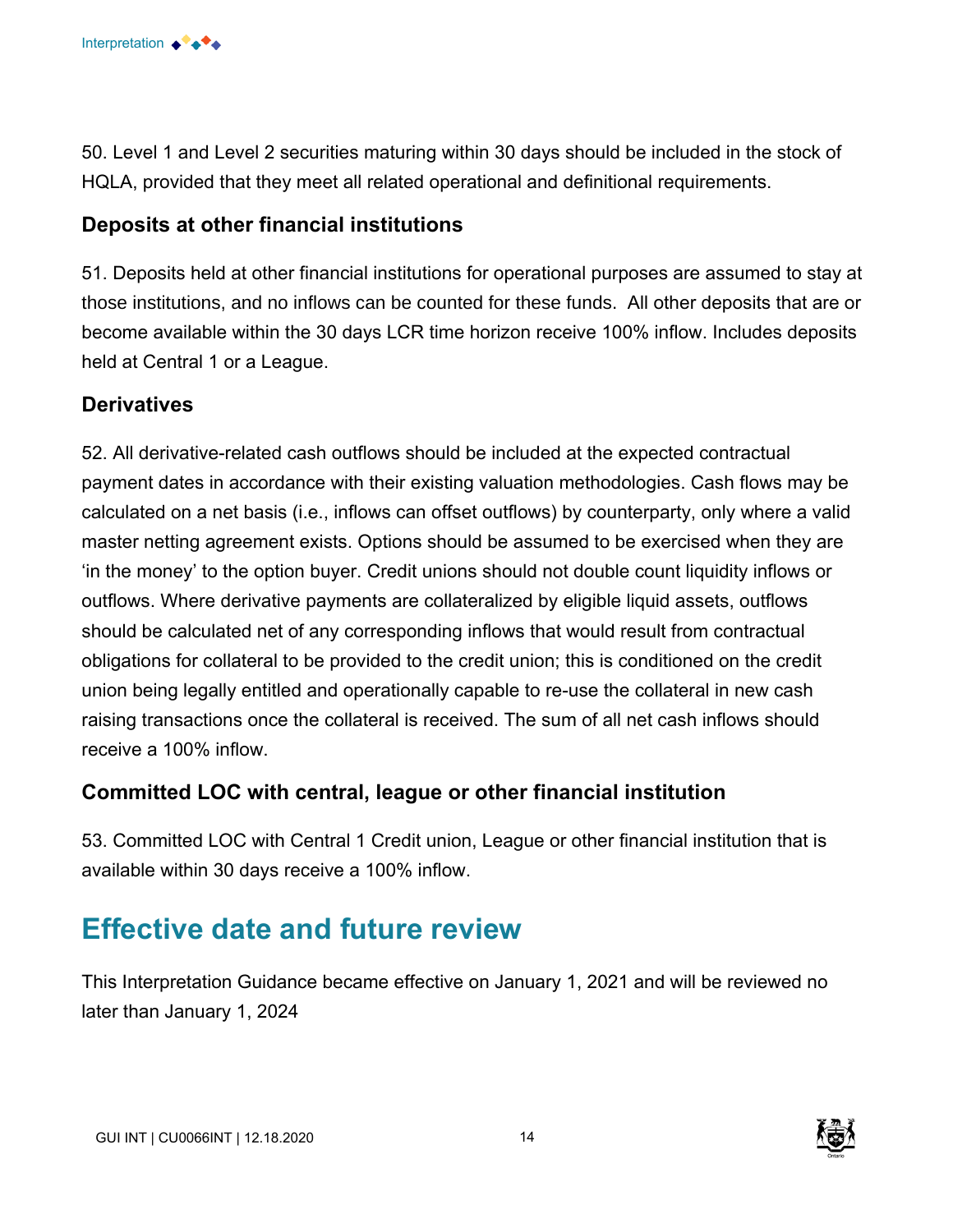

# **About this guidance**

This document is consistent with FSRA's Guidance Framework. As Interpretation Guidance, it describes FSRA's view of requirements under its legislative mandate (i.e. legislation, regulations and rules) so that non-compliance can lead to enforcement or supervisory action. Visit [FSRA's Guidance Framework](https://fsraostg.prod.acquia-sites.com/regulation/guidance/fsra-guidance-framework) to learn more.

# **Appendices and reference**

# **Appendix 1: Summary Haircuts and Cash Flow Rates**

#### **HQLA**

| <b>Reference</b> | <b>Balance Sheet Items</b>                                                                | <b>Haircut/Cash Flow</b> |
|------------------|-------------------------------------------------------------------------------------------|--------------------------|
| Level 1          | Cash on Hand<br><b>NHA MBS</b><br>Qualifying marketable<br>securities (0% RW)             | 0%                       |
| Level 2A         | Qualifying marketable<br>securities (0% RW)<br>Qualifying corporate debt<br>AA- or higher | 15%                      |

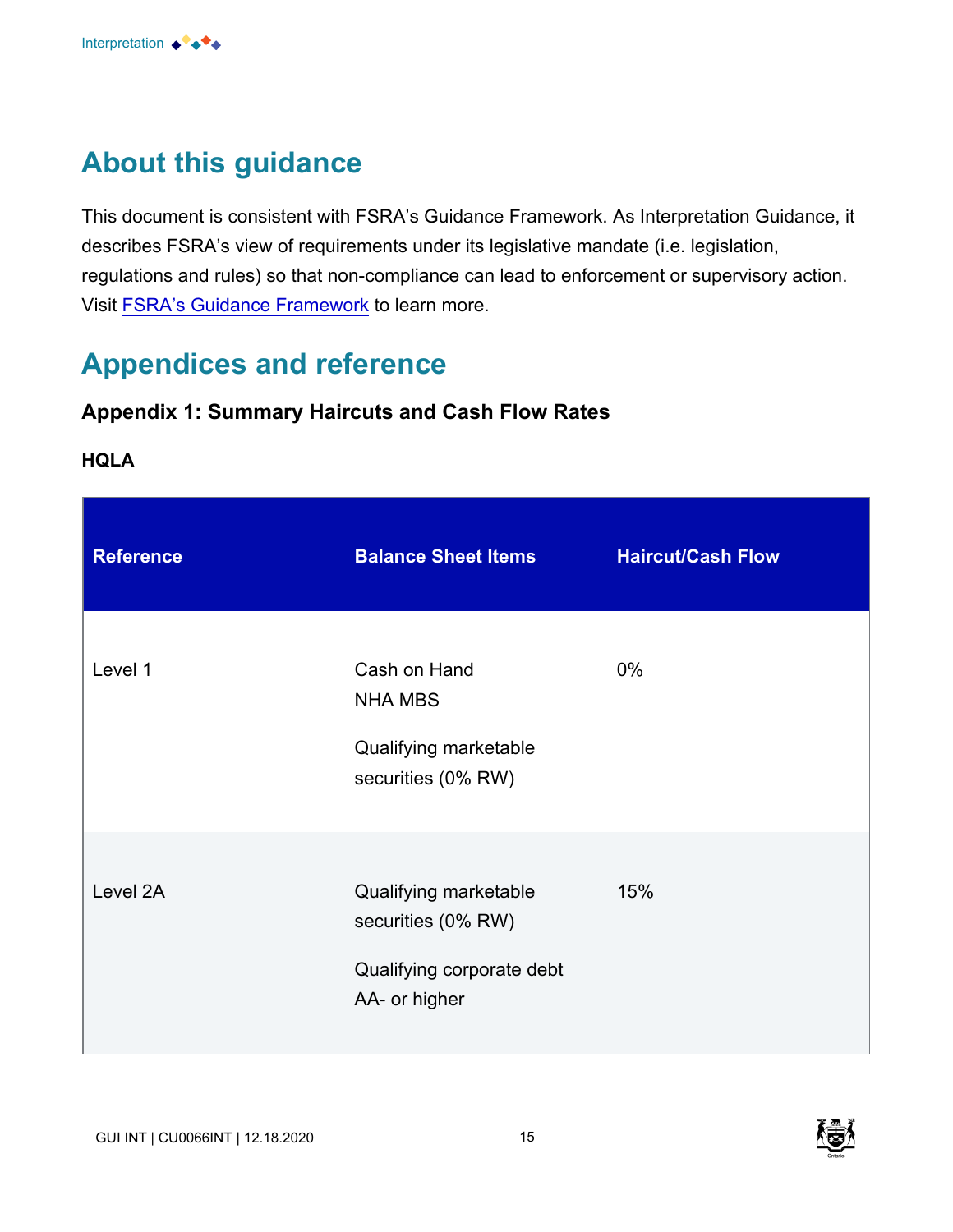

| <b>Reference</b> | <b>Balance Sheet Items</b>     | <b>Haircut/Cash Flow</b> |
|------------------|--------------------------------|--------------------------|
|                  |                                |                          |
| Level 2B         | <b>Qualifying RMBS</b>         | 25%                      |
| to BBB-          | Qualifying corporate debt A+   | 50%                      |
|                  |                                | 50%                      |
|                  | <b>Corporate Common equity</b> |                          |
|                  | shares                         |                          |
|                  |                                |                          |

# **Liabilities and Cash Outflows**

| <b>Reference</b>                                                              | <b>Balance Sheet Items</b>                                                         | <b>Haircut/Cash Flows</b> |
|-------------------------------------------------------------------------------|------------------------------------------------------------------------------------|---------------------------|
| <b>Retail Deposits (Personal,</b><br>and Small Business)                      | <b>Stable Deposits</b><br>Term Deposits with residual<br>maturity > 30 days        | $0\%$                     |
| Term & other deposits<br>with residual<br>maturity/callable within 30<br>days | Insured deposits with<br>established relationships or<br>in transactional accounts | 3%                        |
|                                                                               | Other Insured deposits                                                             | 5%                        |

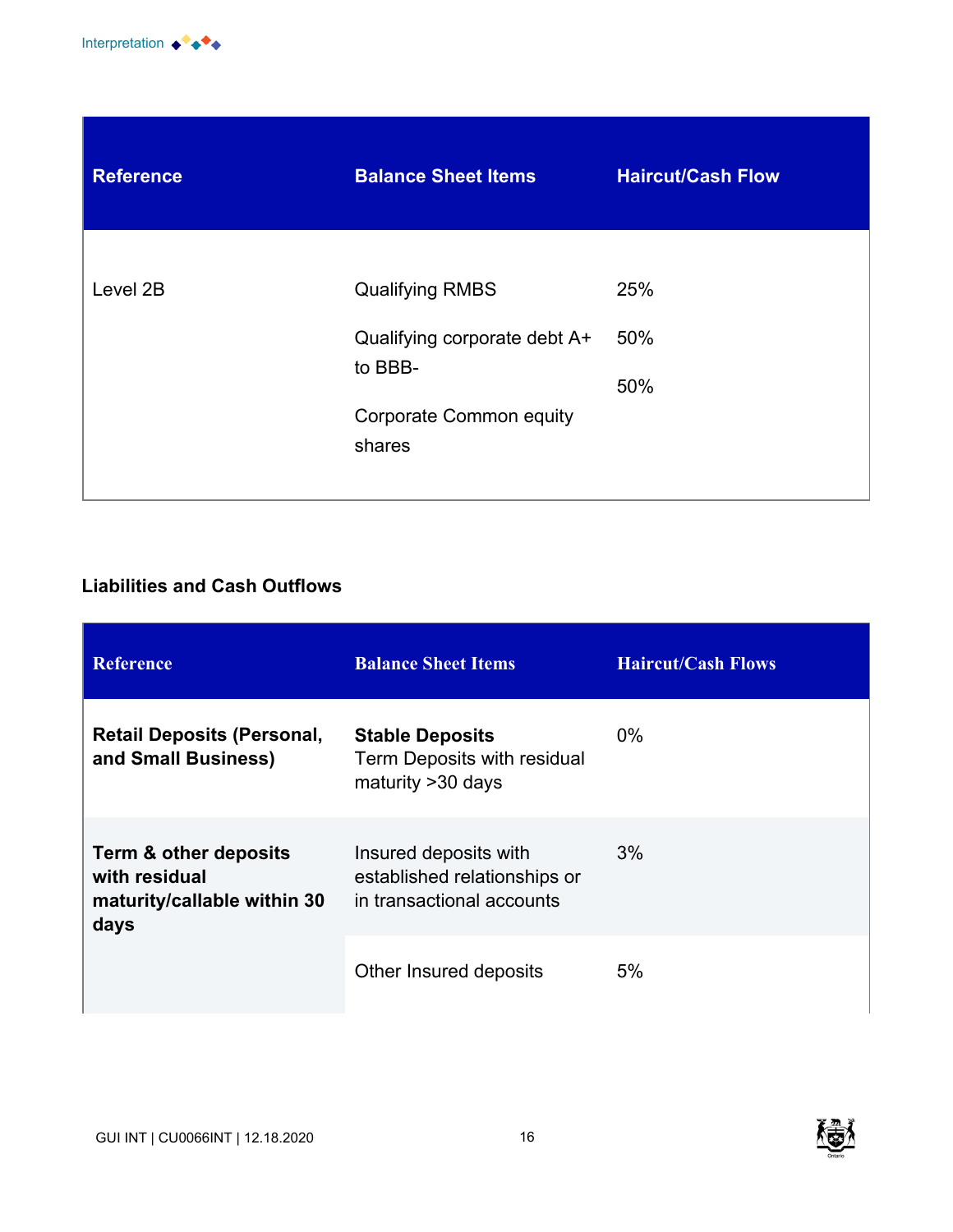

| <b>Reference</b>                                                                                                                                     | <b>Balance Sheet Items</b>                                                                                                                                                                                                                                 | <b>Haircut/Cash Flows</b> |
|------------------------------------------------------------------------------------------------------------------------------------------------------|------------------------------------------------------------------------------------------------------------------------------------------------------------------------------------------------------------------------------------------------------------|---------------------------|
| <b>Less Stable Deposits</b><br>Uninsured deposits<br><b>Brokered deposits</b><br>Large deposits<br>Other deposits (e.g. trust<br>accounts, internet) | 10%                                                                                                                                                                                                                                                        |                           |
| <b>Unsecured Wholesale</b><br><b>Funding</b>                                                                                                         | <b>Operational Deposits</b><br>Insured                                                                                                                                                                                                                     | 5%                        |
| <b>Term &amp; other deposits</b><br>with residual<br>maturity/callable within 30<br>days                                                             | <b>Uninsured</b>                                                                                                                                                                                                                                           | 25%                       |
|                                                                                                                                                      | <b>Non-Operational Deposits</b><br>Insured                                                                                                                                                                                                                 | 20%                       |
|                                                                                                                                                      | <b>Uninsured</b>                                                                                                                                                                                                                                           | 40%                       |
|                                                                                                                                                      | Non-operational deposits<br>and other funding from<br>banks, other financial<br>institutions and other legal<br>entities (includes borrowings<br>from Central 1, a league or<br>other financial institution that<br>are not secured by specific<br>assets) | 100%                      |

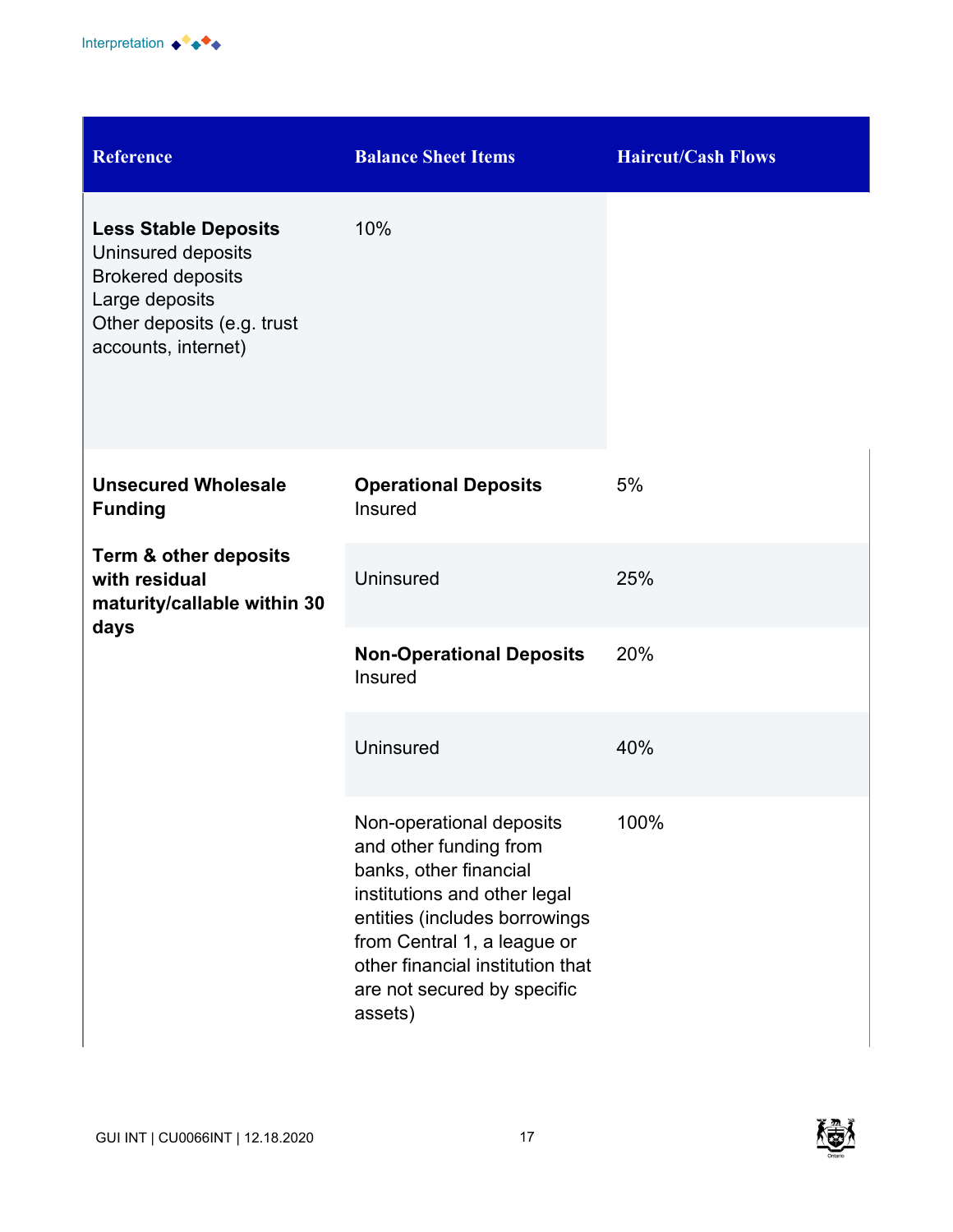

| <b>Reference</b>                                                                                                   | <b>Balance Sheet Items</b>                                                                                                                                 | <b>Haircut/Cash Flows</b> |
|--------------------------------------------------------------------------------------------------------------------|------------------------------------------------------------------------------------------------------------------------------------------------------------|---------------------------|
| <b>Secured Funding</b><br><b>Term &amp; other deposits</b><br>with residual<br>maturity/callable within 30<br>days | <b>Secured Funding</b><br>Transactions with a central<br>bank counterparty or backed<br>by Level 1 assets with any<br>counterparty                         | 0%                        |
|                                                                                                                    | Transactions backed by<br>Level 2A assets                                                                                                                  | 15%                       |
|                                                                                                                    | Transactions backed by non-<br>Level 1 or non-Level 2A<br>assets, with domestic<br>sovereigns, development<br>banks, or domestic PSEs as<br>a counterparty | 25%                       |
|                                                                                                                    | <b>Backed by Residential</b><br><b>Mortgage Backed Securities</b><br>(Level 2B eligible)                                                                   | 25%                       |
|                                                                                                                    | Backed by other Level 2B<br>assets                                                                                                                         | 50%                       |
|                                                                                                                    | All other transactions<br>(includes borrowings from<br>Central 1, a league or other<br>financial institution that are<br>secured by specific assets)       | 100%                      |

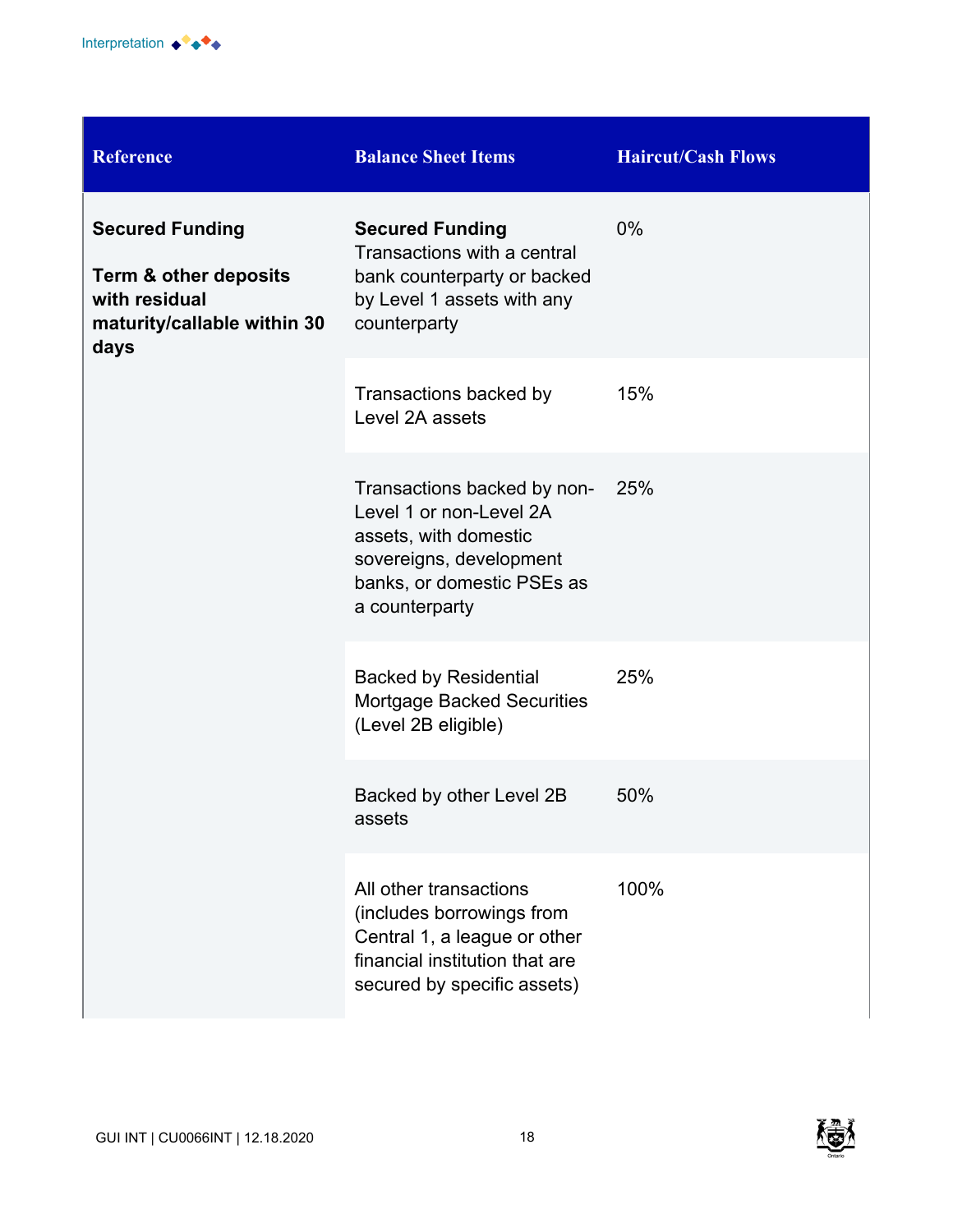

| <b>Reference</b>                                                                    | <b>Balance Sheet Items</b> | <b>Haircut/Cash Flows</b> |
|-------------------------------------------------------------------------------------|----------------------------|---------------------------|
| <b>Other</b><br><b>Derivatives</b>                                                  | 5%                         |                           |
| Guarantees and Letters of<br>Credit                                                 | 5%                         |                           |
| <b>Committed Lines of Credit -</b><br><b>Retail and Small Business</b><br>(Undrawn) | 5%                         |                           |
| Committed Lines of Credit -<br>Commercial/Corporate<br>(Undrawn)                    | 10%                        |                           |
| Uncommitted Lines of Credit<br>- Retail and Small Business<br>(Undrawn)             | 2%                         |                           |
| Uncommitted Lines of Credit<br>- Commercial/Corporate<br>(Undrawn)                  | 5%                         |                           |

#### **Assets and Cash Inflows**

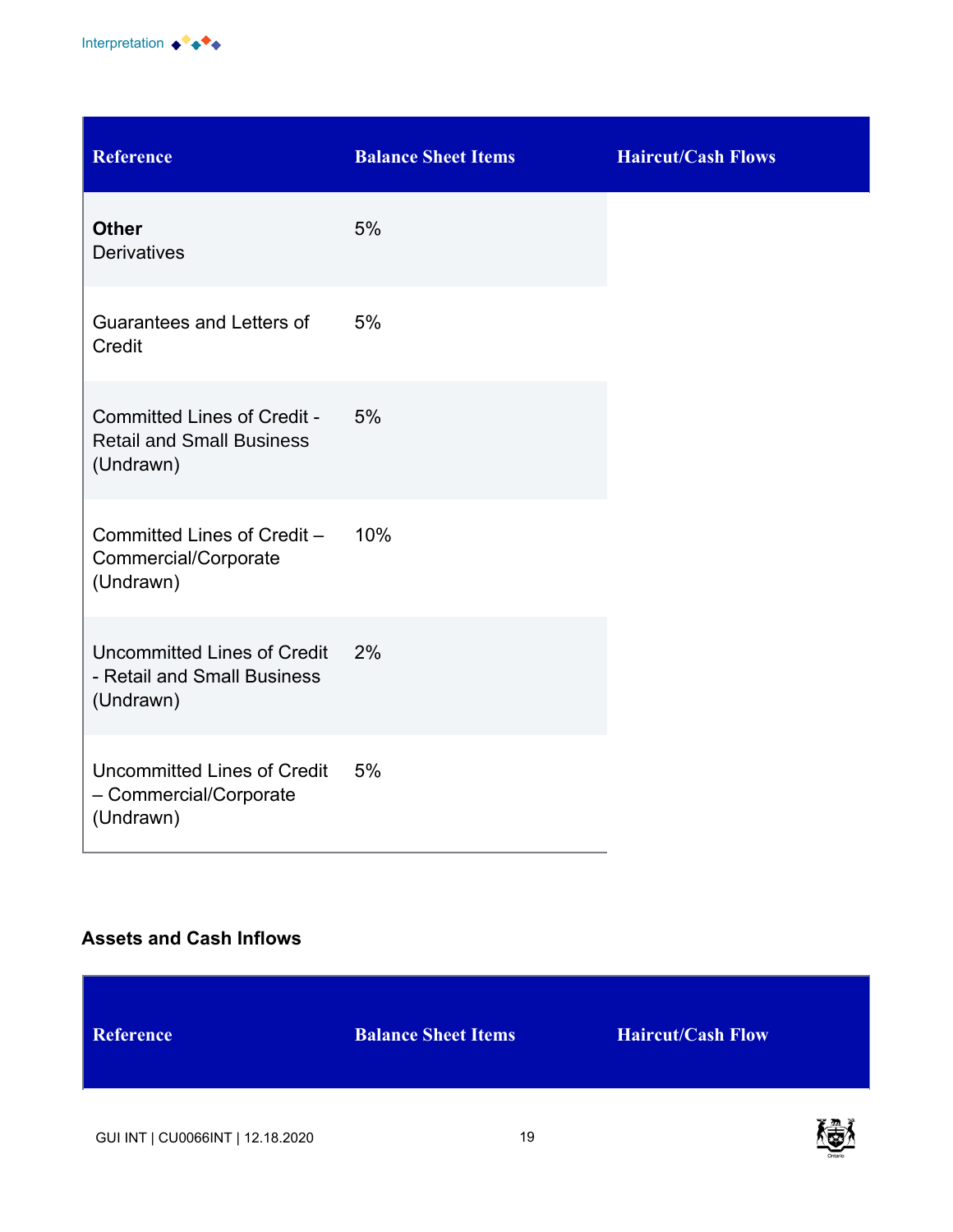| <b>Maturing reverse</b><br>repurchase or securities<br>borrowing agreements | Secured by level 1 assets                                                                                                                     | 0%    |
|-----------------------------------------------------------------------------|-----------------------------------------------------------------------------------------------------------------------------------------------|-------|
|                                                                             | Secured by level 2A assets                                                                                                                    | 15%   |
|                                                                             | Secured by non-Level 1 or<br>non-Level 2A assets, with<br>domestic sovereigns,<br>development banks, or<br>domestic PSEs as a<br>counterparty | 25%   |
|                                                                             | Secured by Residential<br>Mortgage Backed<br>Securities (Level 2B eligible)                                                                   | 25%   |
|                                                                             | Secured by other Level 2B<br>assets                                                                                                           | 50%   |
|                                                                             | Loans<br>Payments on loans to retail,<br>small business and non-<br>financial corporate                                                       | 50%   |
|                                                                             | Payments on loans to<br>financial institutions                                                                                                | $0\%$ |
|                                                                             | <b>Other</b><br><b>Maturing Securities</b>                                                                                                    | 100%  |

 $\overline{\phantom{a}}$